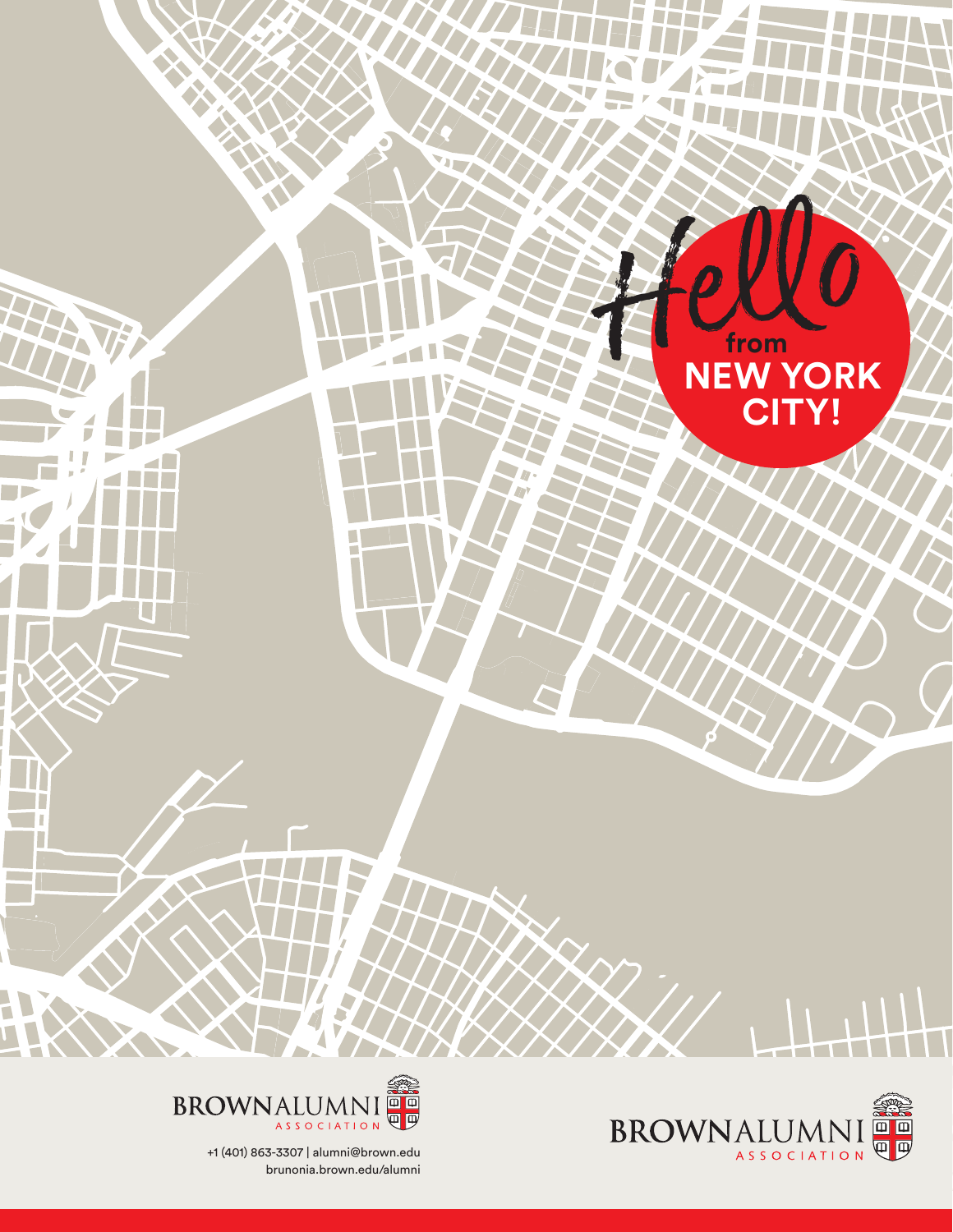# **Welcome to New York City!** The Brown University Club in New York has crowdsourced recommendations from recent Brown grads in the area for favorite

places to eat, play and explore around town. Get the most out of this vibrant city by sampling some of these tried-andtrue destinations and experiences. Enjoy!

Your fellow Brown alumni

#### **Upper East Side / Murray Hill**

**East Village** "[This is] one of the best places to be as a new grad—tons of young people, with fun bars and great food—all for a reasonable price."

*Stephen R. '13*

"I live and work downtown and love the East Village because of its quirky charm and amazing variety of affordable dinner spots! Honestly, there are SO many great neighborhoods in NYC—every area has som thing to offer!"

*Kyla H. '13*

"Avoid Murray Hill unless you are looking for cheap rent—the bars and restaurants aren't up to par with the rest of the city and you will tire of the area quickly."

*Stephen R. '13*

"When I moved here, we all somehow ended up on the UES. Not the 'coolest,' but very rent-friendly for new grads. Now everyone seems to move directly to Williamsburg. Try it out while the L is still running!"

*Alexa N. '13*

# HOUSING



#### A bit of neighborly advice on areas to embrace—or avoid.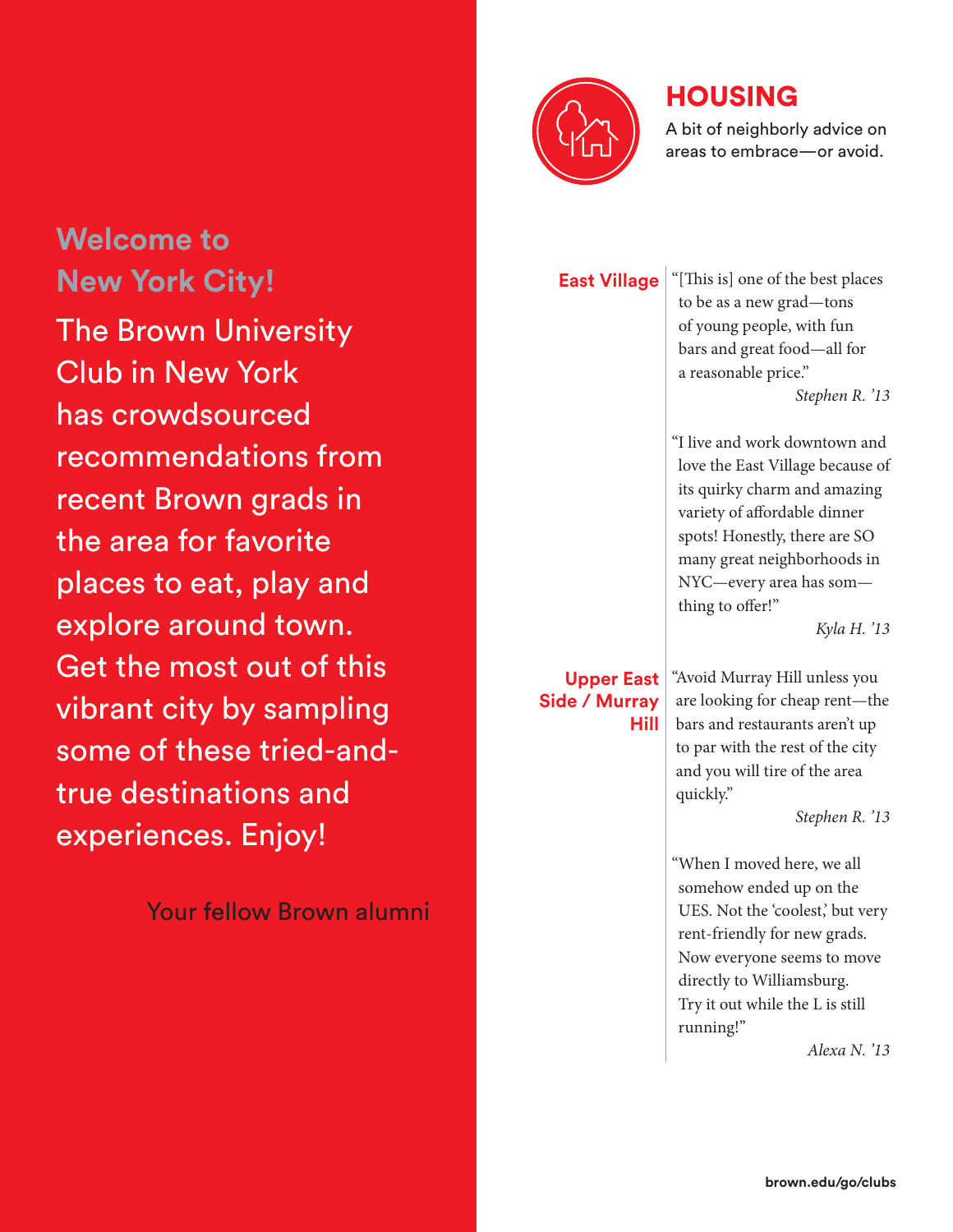

### HOUSING

A bit of neighborly advice on areas to embrace—or avoid.

**Queens** "Sunnyside, Queens! It's neighborhoody, super diverse, full of great food, and unpretentious." *Natasha G. '10*

**Everywhere!** "Lower East Side/Chinatown, East Village, Williamsburg, Bed-Stuy, Bushwick, Crown Heights, Prospect-Lefferts Gardens, Ridgewood" *Khalia '13*

> "All over! There are a lot of people are on the lower east side or Brooklyn, but I live with Brown alums on the upper east side."

> > *Molly S '16*

"Don't let yourself get sucked into a single neighborhood. There is too much going on in New York—and too much variety of experience between neighborhoods —to spend all of your time in one area. Get out there, say 'yes' to as much as you are willing to, and have a blast."

Stephen R. '13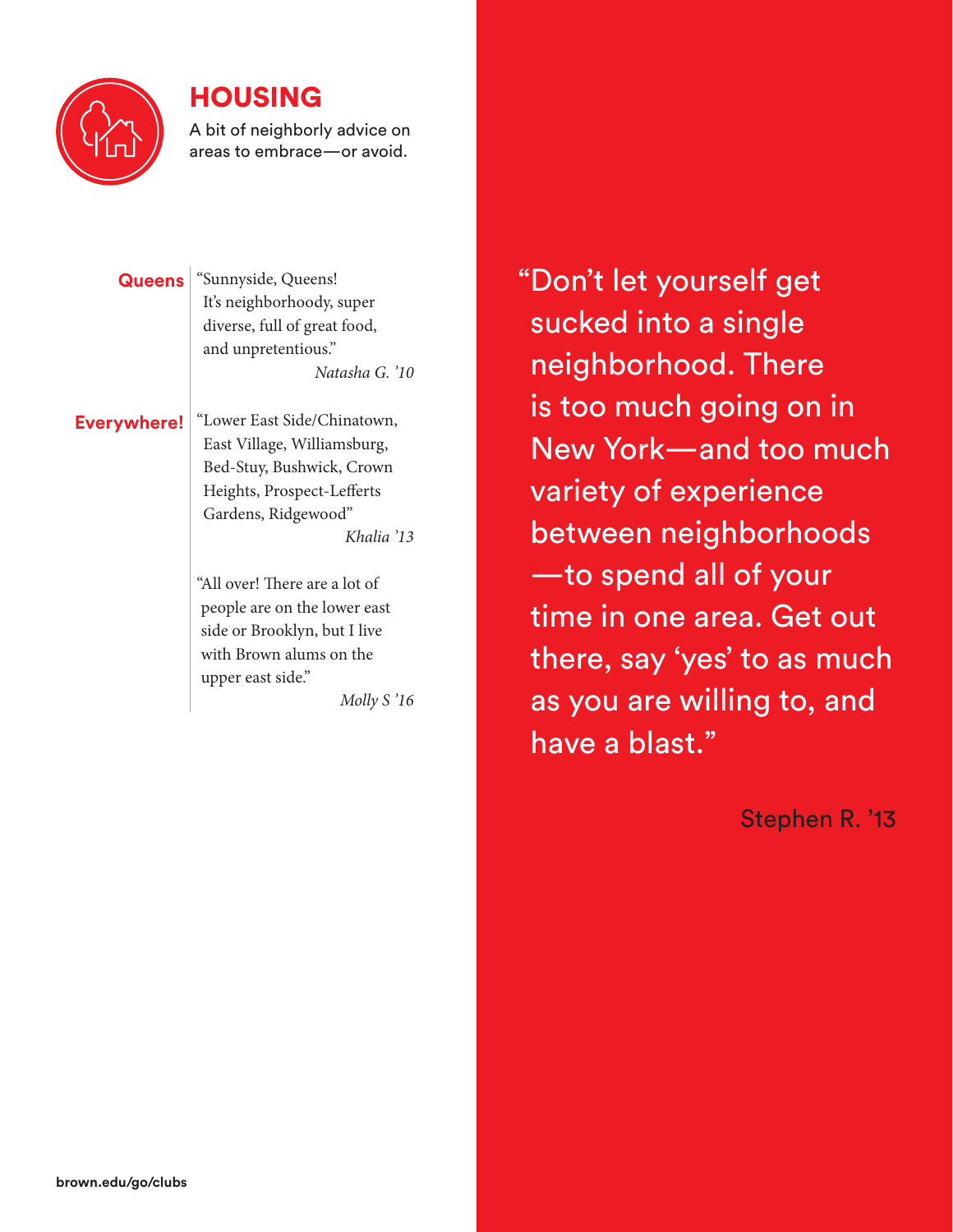



The best spots to kick up your heels and enjoy an evening with friends.

#### **Astoria Seafood** Long Island City

"For the most amazing pick-your-own-seafood/ BYOB/BYOSquad experience ever." *Natasha G. '10*

**Le Bein Meatpacking District**  "The indoor/outdoor bar at the top of the Standard Hotel in Meatpacking for a great view of downtown. Head up on a Saturday or Sunday in the summertime. It's difficult to get into at night, but a great place to have a cocktail or two during the day when it's less crowded"

*Stephen R. '13*

### **Corner Bistro**

West Village

"Amazing burgers, great drink prices, hole in the wall place with a great vibe!" *Gianna S. '12*

**Lalito** Lower East Side

"For a fun time/great food/ Sunday night dance party/ queer friendly space." *Natasha G. '10*

# **Chumley's**

West Village

"One of a handful Prohibitionera speakeasies in the city and supposed origin of the phrase '86 it' has one of the best burgers in town, with the ambiance of a literary drinking den."

"Great brunch spot with a fun party vibe. Good for day

time or night time."

*Stephen R. '13*

*Gianna S. '12*

### **The Penrose**

Upper East Side

#### **Bleeker Street Bar** SoHo

"Great dive bar with happy hour specials. Lively scene usually crowded with young people/recent college grads. Pool and darts in the back." *Gianna S. '12*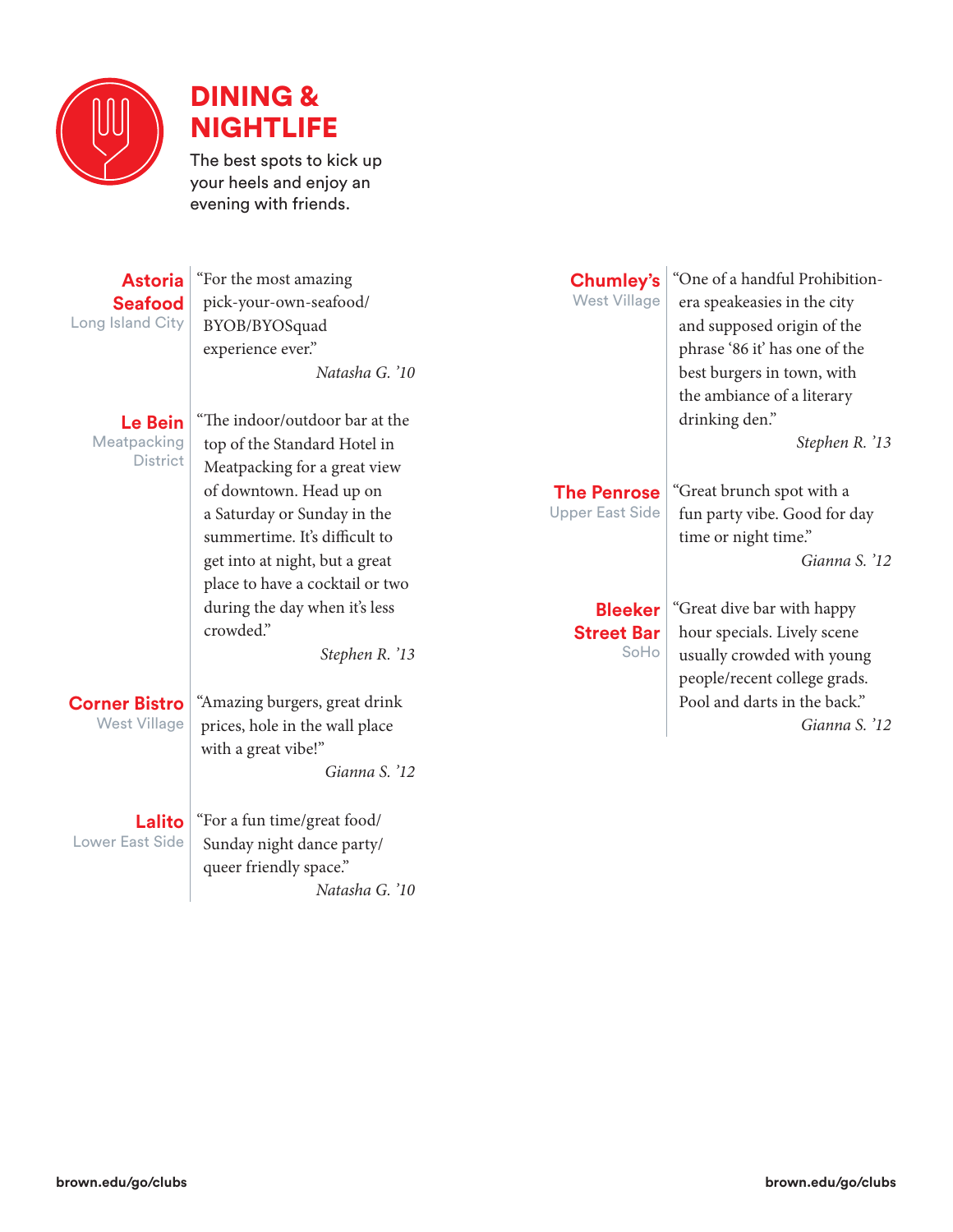



experiences.



# WORDS OF WISDOM

General advice and tips about adapting to your new home.

| <b>Central Park</b>  | "During your first summer       |                               | "Don't be afraid to venture a |
|----------------------|---------------------------------|-------------------------------|-------------------------------|
|                      | here, don't miss the Summer     | <b>Expand your</b><br>housing | little to look for housing in |
|                      | Series concerts in Central Park | search                        | your budget. New York is      |
|                      | and Shakespeare in the Park."   |                               | so expensive, and as long as  |
|                      | Alexa N. '13                    |                               | you're near a subway, you can |
|                      |                                 |                               |                               |
|                      |                                 |                               | get most places in a decent   |
| <b>The High Line</b> | "Amazing oasis in the middle    |                               | amount of time. It's so much  |
|                      | of the city, great views of the |                               | better to have a comfortable  |
|                      | west side."                     |                               | place you can afford, than    |
|                      | Gianna S. '12                   |                               | to cram yourself into a       |
|                      |                                 |                               | discomfort in order to be     |
| <b>The Cloisters</b> | "During the summer months,      |                               | closer to what you know."     |
|                      | a visit to the cloisters is     |                               | Khalia '13                    |
|                      | amazing-the architecture        |                               |                               |
|                      | and exhibits are exquisite,     | <b>Community-</b>             | "Carve out your own com-      |
|                      | and it's a gorgeous walk        | building                      | munity spots! NYC can be a    |
|                      | when the weather is nice."      |                               | tough city. Build a support   |
|                      | Valery '13                      |                               | system including people and   |
|                      |                                 |                               | places that you can fall back |
| <b>Experiential</b>  | "Experiential theater (i.e.,    |                               | on when you need a lift."     |
| <b>Theater</b>       | performances that you can       |                               | Kyla H. '13                   |
|                      | participate in) have become     |                               |                               |
|                      | a huge hit in New York. I'd     | <b>Limit nightlife</b>        | "Don't go out every night! It |
|                      | recommend checking out          |                               | will be tempting, but in your |
|                      | Sleep No More in Chelsea        |                               | first years in NYC it will be |
|                      | or Then She Fell in East        |                               | hard to save money so making  |
|                      | Williamsburg for a taste."      |                               | a plan to go out once/twice a |
|                      | Stephen R. '13                  |                               | week will help with that."    |
|                      |                                 |                               | Gianna '12                    |
|                      |                                 |                               |                               |
| <b>Comedy</b>        | "Tickets are cheap and famous   |                               | "Get an IDNYC; it gives you   |
| <b>Cellar</b>        | comedians will often stop by    | <b>IDNYC</b>                  | access to free memberships    |
|                      | unannounced if they are in      |                               | for 40+ cultural institutions |
|                      | town. (I saw Judd Apatow        |                               |                               |
|                      | and friends have seen Dave      |                               | around the city."             |
|                      | Chapelle)."                     |                               | Nate '14                      |
|                      | Stephen R. '13                  |                               |                               |